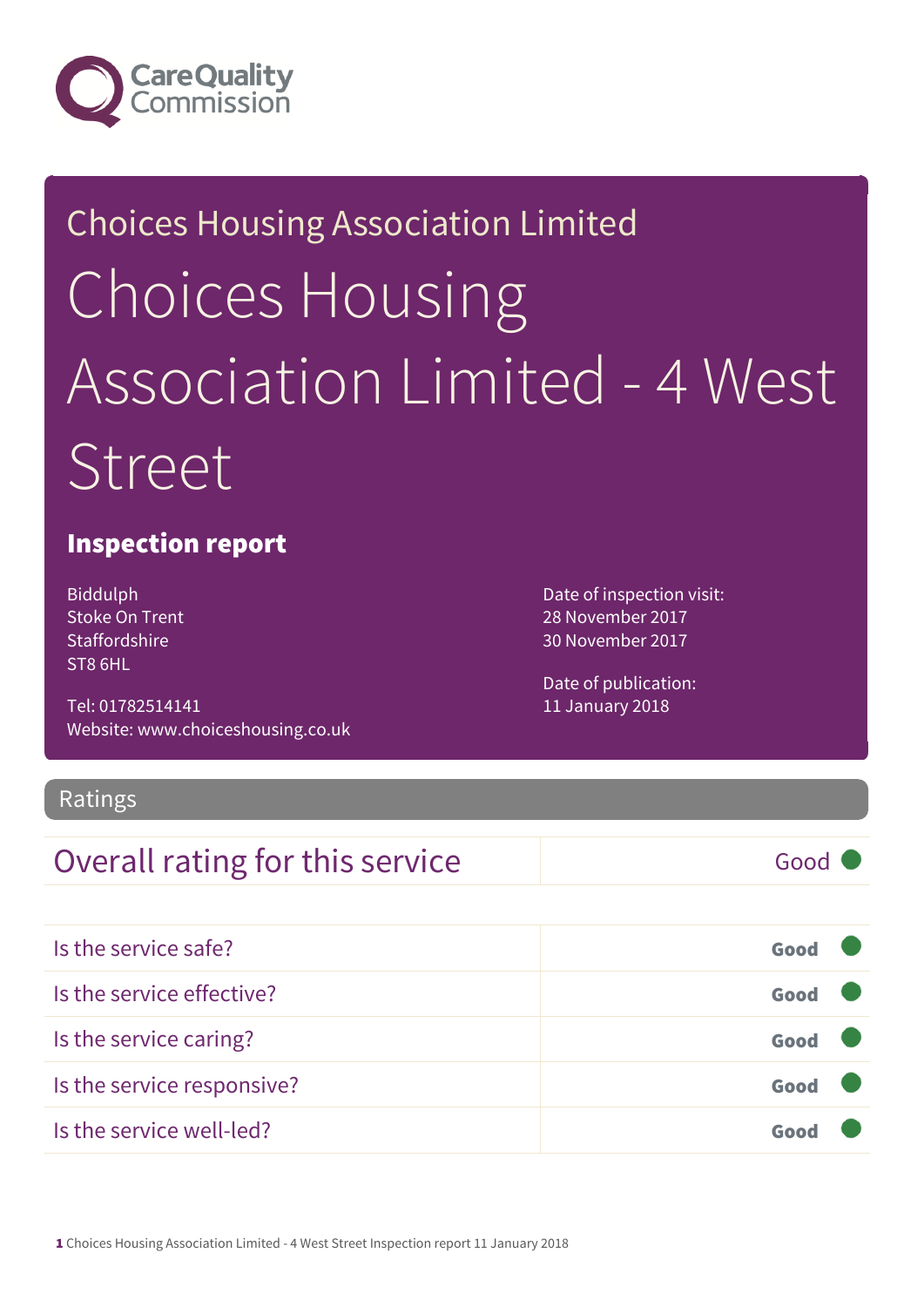# Summary of findings

#### Overall summary

This inspection took place on 28 and 30 November 2017 and was unannounced. At the last inspection completed on 23 September 2015 we rated the service as good. At this inspection we found the service remained good.

Choices 4 West Street is a care home, people in care homes receive accommodation and nursing or personal care as a single package under one contractual agreement. CQC regulates both the premises and the care provided, and both were looked at during this inspection. Choices 4 West Street can accommodate four people in one adapted building. At the time of the inspection there were four people living in the care home.

There was a registered manager in post at the time of the inspection. A registered manager is a person who has registered with the Care Quality Commission to manage the service. Like registered providers, they are 'registered persons'. Registered persons have legal responsibility for meeting the requirements in the Health and Social Care Act 2008 and associated Regulations about how the service is run.

People were supported by staff that understood how to protect them from harm and abuse. Risks were assessed and there was guidance for staff on how to support people to manage risks to their safety. The home was clean and all equipment was safely maintained. There were sufficient staff to support people and safe recruitment practices were in place. Medicines were administered safely and when things went wrong the registered manager made sure staff learnt from the incident.

People received support which was effective from trained staff. Staff were supervised and their competency was checked by the registered manager. People were supported to have maximum choice and control of their lives and staff supported them in the least restrictive way possible; the policies and systems in the service support this practice. People could choose for their meals and they enjoyed them. People were supported in an environment that was designed to meet their needs and had access to health professionals when they needed it.

People were supported by kind and caring staff. There were positive relationships in place and people felt they were supported to make their own decisions. Relatives and friends were able to visit when they wanted to and people had their privacy and dignity maintained.

People received personalised care and support. Staff understood people's needs and preferences including their spiritual and cultural needs and were able to plan how they would wish to be supported at the end of their life. People were supported to maintain links in the community and undertake activities. There was a complaints policy in place which people understood and they were confident complaints would be addressed.

A registered manager was in post and was accessible to people, relatives and staff. People were actively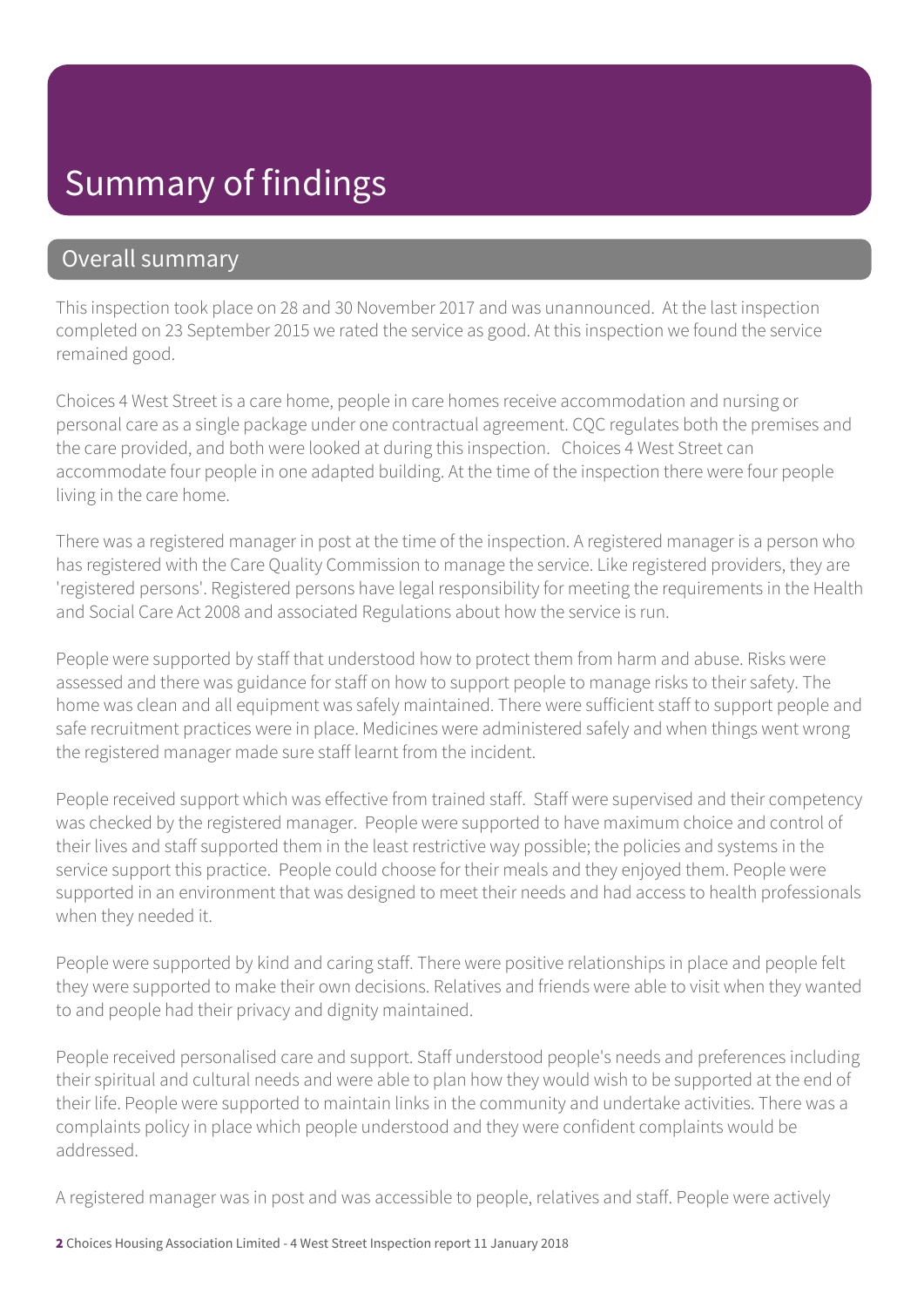involved in the service and shared their views about the quality. There were systems in place to check on the quality of the service and peoples care delivery. The registered manager took any required action to make improvements.

Further information is in the detailed findings below.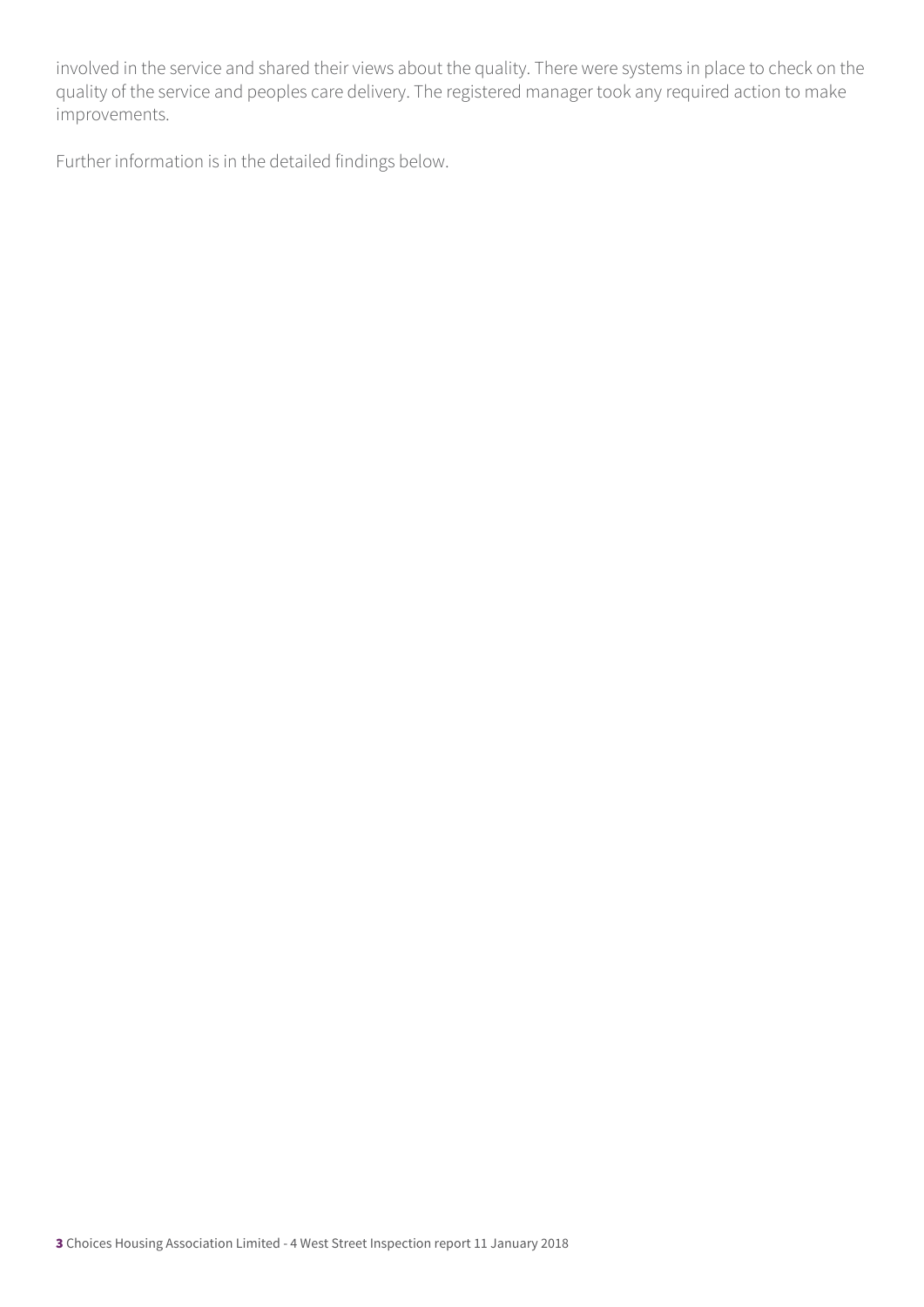### The five questions we ask about services and what we found

We always ask the following five questions of services.

| Is the service safe?       | Good |
|----------------------------|------|
| The service remains good.  |      |
| Is the service effective?  | Good |
| The service remains good.  |      |
| Is the service caring?     | Good |
| The service remains good.  |      |
| Is the service responsive? | Good |
| The service remains good.  |      |
| Is the service well-led?   | Good |
| The service remains good.  |      |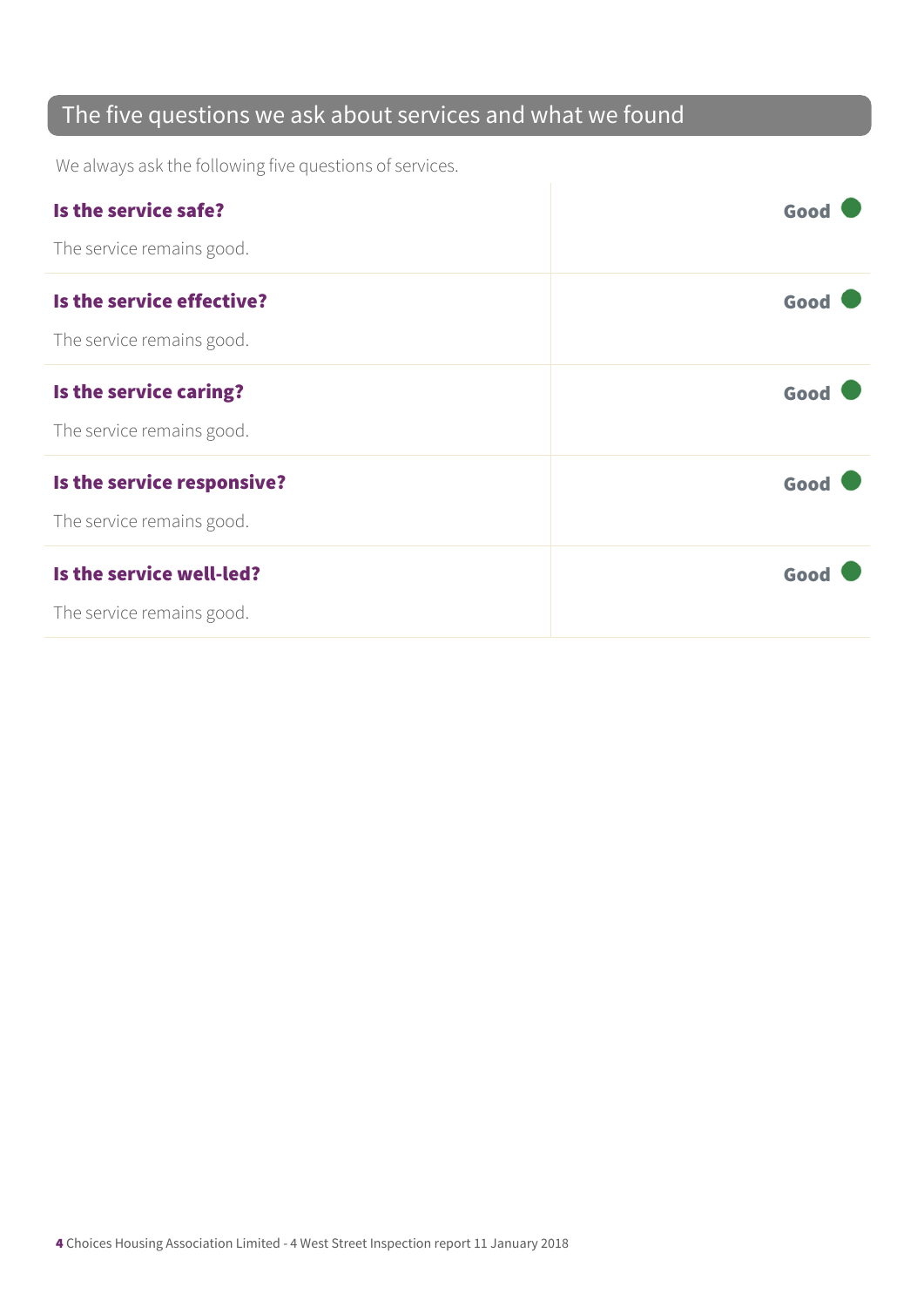

# Choices Housing Association Limited - 4 West **Street**

Detailed findings

# Background to this inspection

We carried out this inspection under Section 60 of the Health and Social Care Act 2008 as part of our regulatory functions. This inspection checked whether the provider is meeting the legal requirements and regulations associated with the Health and Social Care Act 2008, to look at the overall quality of the service, and to provide a rating for the service under the Care Act 2014.

This inspection took place on 28 and 30 November 2017 and was unannounced. The inspection team consisted of one inspector.

As part of the inspection, we reviewed the information we held about the service, including notifications. A notification is information about events that by law the registered persons should tell us about. We asked for feedback from the commissioners of people's care to find out their views on the quality of the service. We used information the provider sent us in the Provider Information Return. This is information we require providers to send us at least once annually to give some key information about the service, what the service does well and improvements they plan to make.

During the inspection, we spoke with four people who used the service. We also spoke with the registered manager and three support workers.

We observed the delivery of care and support provided to people living at the location and their interactions with staff. We reviewed the care records of two people and two staff files, which included pre-employment checks and training records. We also looked at other records relating to the management of the service including maintenance records, accident reports, weekly and monthly audits, and medicine administration records.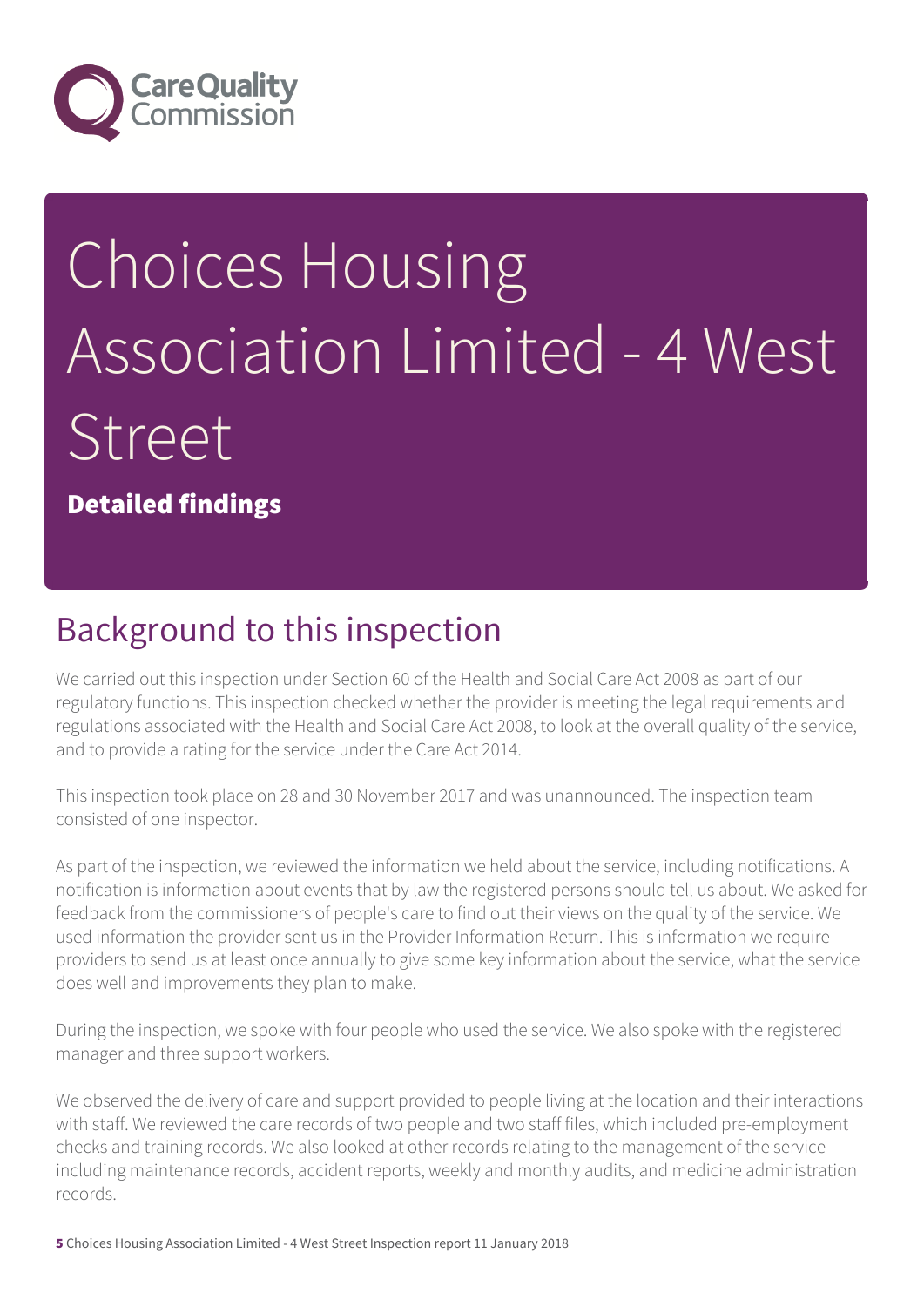## Is the service safe?

# Our findings

At this inspection we found the same level of protection from abuse, harm and risks as at the previous inspection and the rating continues to be good.

People told us they felt safe and could describe how they would seek support if they were worried about anything. One person told us about being involved in developing an awareness video to help others understand how to stay safe. One person said, "Living here is nice, I feel safe because you are never on your own". Staff could describe the signs of abuse and understood the procedures for reporting concerns. The registered manager told us in the PIR that each person had a personalised safeguarding plan from the providers safeguarding toolkit. We saw these were available and staff could describe how they were used to explore any concerns with people. The registered manager had a policy in place to safeguard people from harm and was aware of how to safeguard people and we saw appropriate investigations and referrals were completed. This showed people were safeguarded from abuse.

People were protected from the risks to their safety. Staff could describe how they supported people to keep them safe. Staff told us about the plans in place for supporting people with behaviours that challenged and could describe how people with behaviour that challenged were supported with distraction techniques. We saw staff had been trained and they could describe how this helped them to support people without the need for restraint or medicines when they displayed behaviours. We looked at care plans and found risks to people had been assessed and planned for. We saw staff were following the risk assessments when supporting people. We found technology was used to enable people to retain their independence. A sensor alarm was in place to alert staff if one person became unwell. This showed people had their risks assessed and planned for to keep them safe from potential harm.

There were systems in place to assess and manage the safety of the environment and equipment used to keep people safe. We saw the registered manager had ensured safety checks had been carried out. For example all electrical equipment had been tested to ensure it was safe. We found there were regular checks in place on the equipment, water temperatures and the building. We saw people had personal evacuations plans in place in case emergency and staff understood these. There were regular fire safety tests and a plan in place to find alternative accommodation in case of evacuation. This showed the registered manager had systems in place to ensure the building was safe and support people in emergencies.

People told us there were sufficient staff to help them with things they needed. One person said, "The staff are always here to check on you". Staff told us there were enough staff to support people and they were able to ensure people had the individual support they needed. The registered manager told us they were able to use agency staff to cover any holidays or sickness and they used the same staff to provide consistency. We saw there were sufficient staff to meet people's needs and everyone was able to have some individual time to do the things they wanted or needed to do. The registered manager told us they had monitoring in place weekly to ensure people were supported effectively and had their designated time with staff. This showed people were supported by sufficient staff.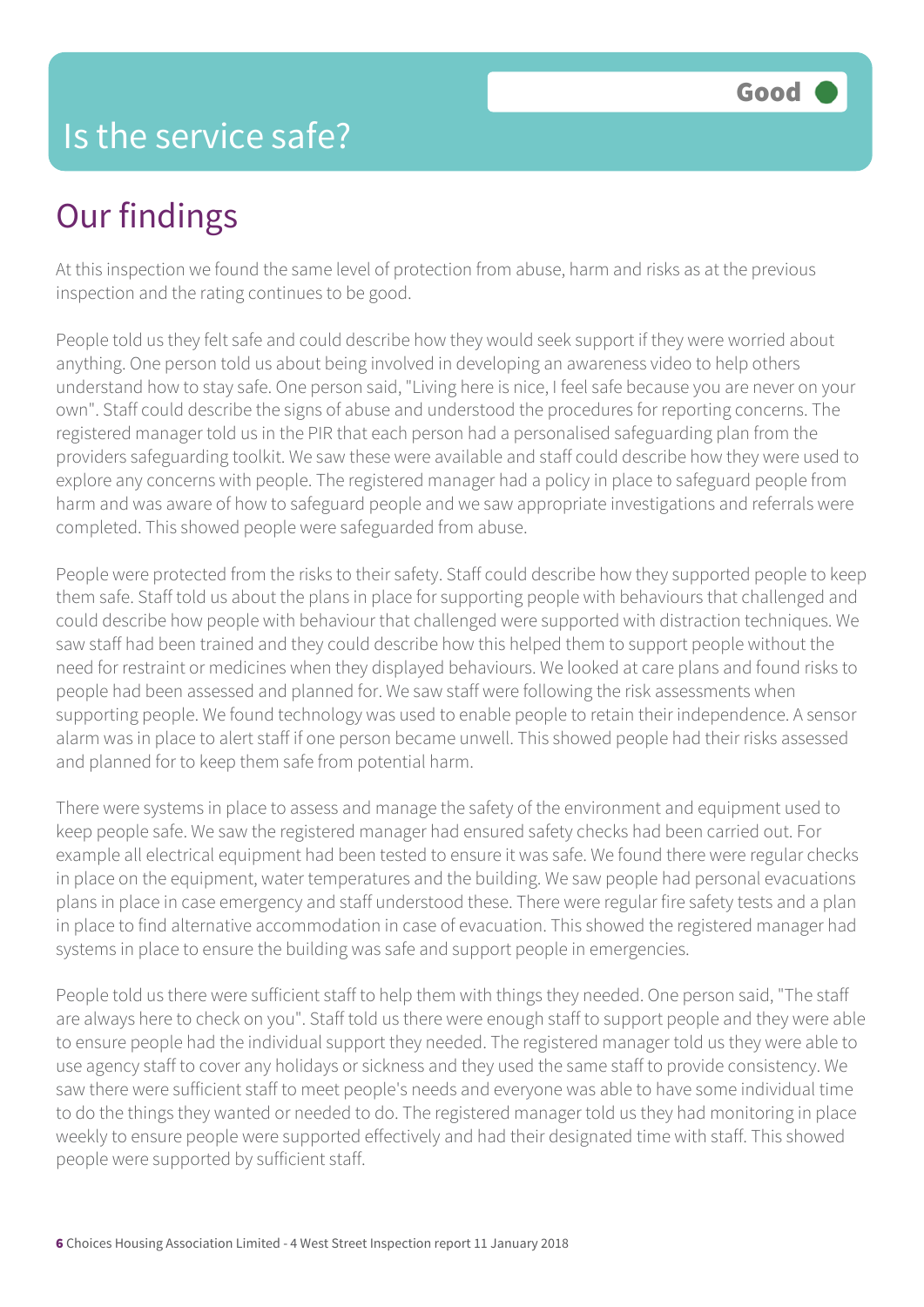People received support from safely recruited staff. Staff told us they provided two references and had checks carried out to see if they were suitable to work with people. The records we saw supported this. The registered manager told us the provider checked to ensure staff were safe to work with vulnerable people through the Disclosure and Barring Service (DBS). The DBS helps employers make safer recruitment decisions.

People received their medication as prescribed. We found there was a medicines policy in place which staff understood and people had individual medicines assessments for staff to follow. Staff told us they received training in safe medicine administration and that there were always two staff to give medicines. We saw staff followed the guidance when administering peoples medicines and recorded what people had using medicine administration charts (MAR). We found these were accurately completed. We observed staff explaining to people what their medicine was for and could see they understood the information. The registered manager told us how medicines were ordered and we could see how stock was checked daily to make sure people had enough medicines. We observed medicines were stored safely. This meant people were supported to have their medicines as prescribed.

People told us they helped to keep the service clean and they described how they were having new furniture that day. We saw people and staff work together in the kitchen to clean tables. We observed people had been able to choose how their bedrooms were being refurbished. Staff had received training in infection control and could describe the measures in place to prevent the spread of infection. We saw there were cleaning schedules in place which were used to ensure all areas of the home were clean. There was information on display about how to wash hands safely to prevent the spread of infection. This showed there were systems in place to protect people from infection and cross contamination.

The registered manager used incidents to learn from and guide developments. Staff confirmed this was the case and described opportunities for discussion in groups and individually to talk through when things went wrong. We saw accidents and incidents were discussed and analysed to ensure action could be taken to prevent them where possible. The registered manager told us about an incident involving medicines and how this had been discussed with staff to ensure the learning from the incident was shared.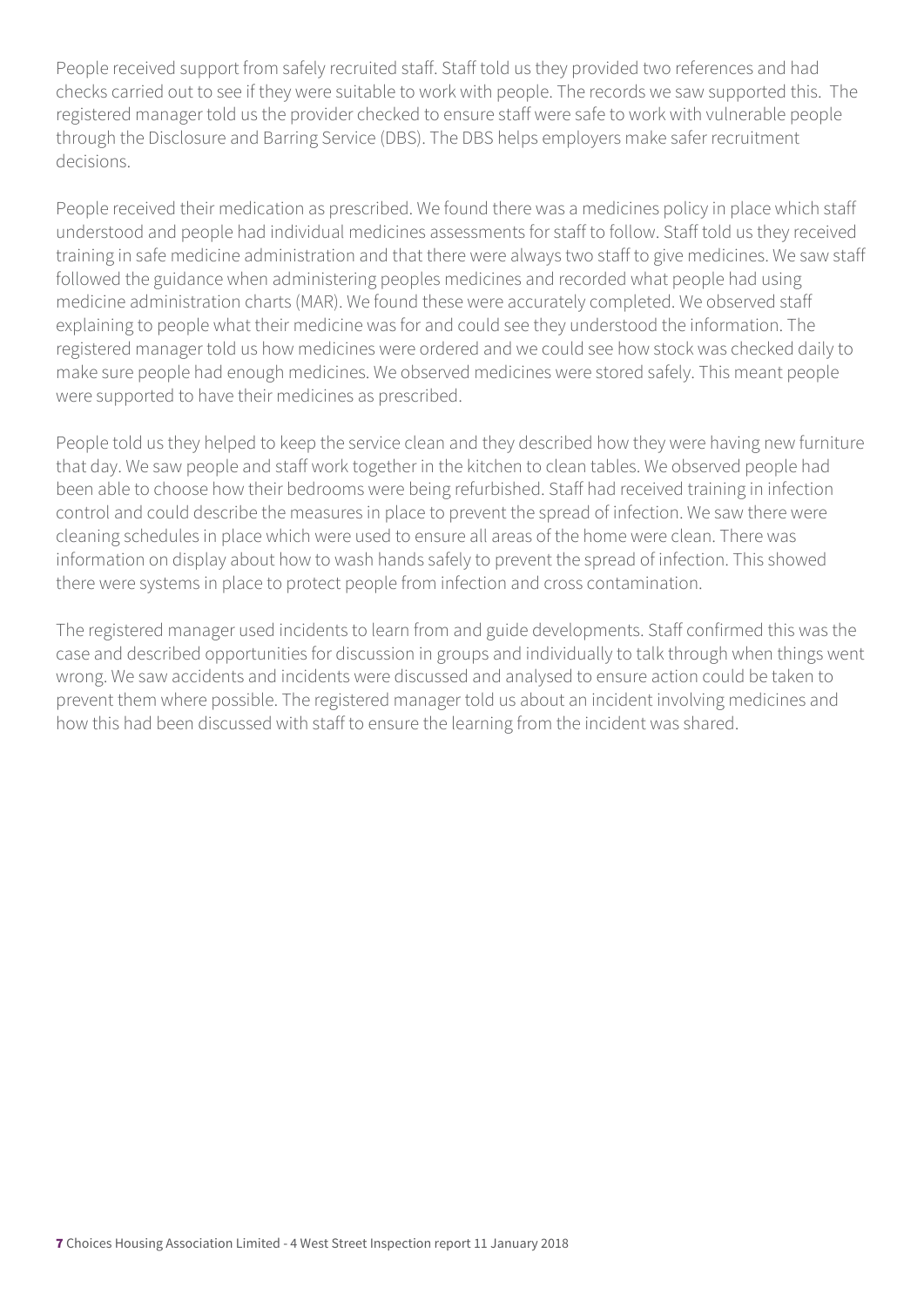## Is the service effective?

# Our findings

At this inspection, we found people's needs were assessed and planned for and staff worked effectively with other professionals to provide support. Staff were skilled to meet people's needs; people continued to have freedom of choice and were supported with their dietary and health needs as in the previous inspection. The rating continues to be good.

We checked on how people's needs were assessed and how they were supported to achieve the things that were important to them. The registered manager told us in the PIR that person centred plans were developed with people at the service and these were designed to ensure the care people received met their assessed needs. We saw these plans were developed with support from other health professionals where required and were individual to the person. Everyone also had a health action plan and daily reports were in place. The registered manager told us the health action plans were evaluated every week to see if there had been any changes and then reviewed monthly. We saw these reviews identified where people's health plans had been effective in supporting people to manage their health concerns. We saw plans had input from health professionals and guidance was written into care plans to support people with their needs. For example one person had a health condition; there was a specific plan in place to support them to manage this which included a sensor alarm. We found pictorial information was used in all aspects of peoples care plans and throughout the home to help them understand their choices fully. We found staff had obtained easy read and pictorial information for people that needed medical treatment so they would know what was going to happen. This showed people received support to understand their needs and support options available to them.

People were supported by knowledgeable staff. People told us staff knew them well and helped them with everything they needed. Staff told us they received an induction into their role and had regular updates to their training. One staff member said, "We get support in our supervisions and appraisals, we receive direction which is positive about any improvements we need to make". The registered manager told us they checked staff were competent in all aspects of their role. Staff confirmed this was the case and said the checks would be done again if there were any concerns or incidents. We found this was correct. We saw there had been an incident with medicines and staff had their competency checked to help prevent this happening again. We observed staff had received training in equalities and diversity, medicines, safeguarding, safe restraint techniques and moving and handling. We found staff used their skills to provide effective care and support.

People told us they enjoyed their food and were able to choose what they wanted to eat. We saw people had individual menu planning books which they used to work out what they wanted to eat and the things they liked and disliked. Pictures were used to help people understand. Staff were aware of people's needs and preferences and could describe where people had risks associated with their hydration and nutrition. For example, one staff member told us about two people that were at risk of choking. They could describe in detail the plans that were in place to support these people and the advice from the speech and language therapy (SALT) team. We observed staff were considerate of people's needs. One person was going out with a staff member to a local community site. The staff member knew that snacks which would be available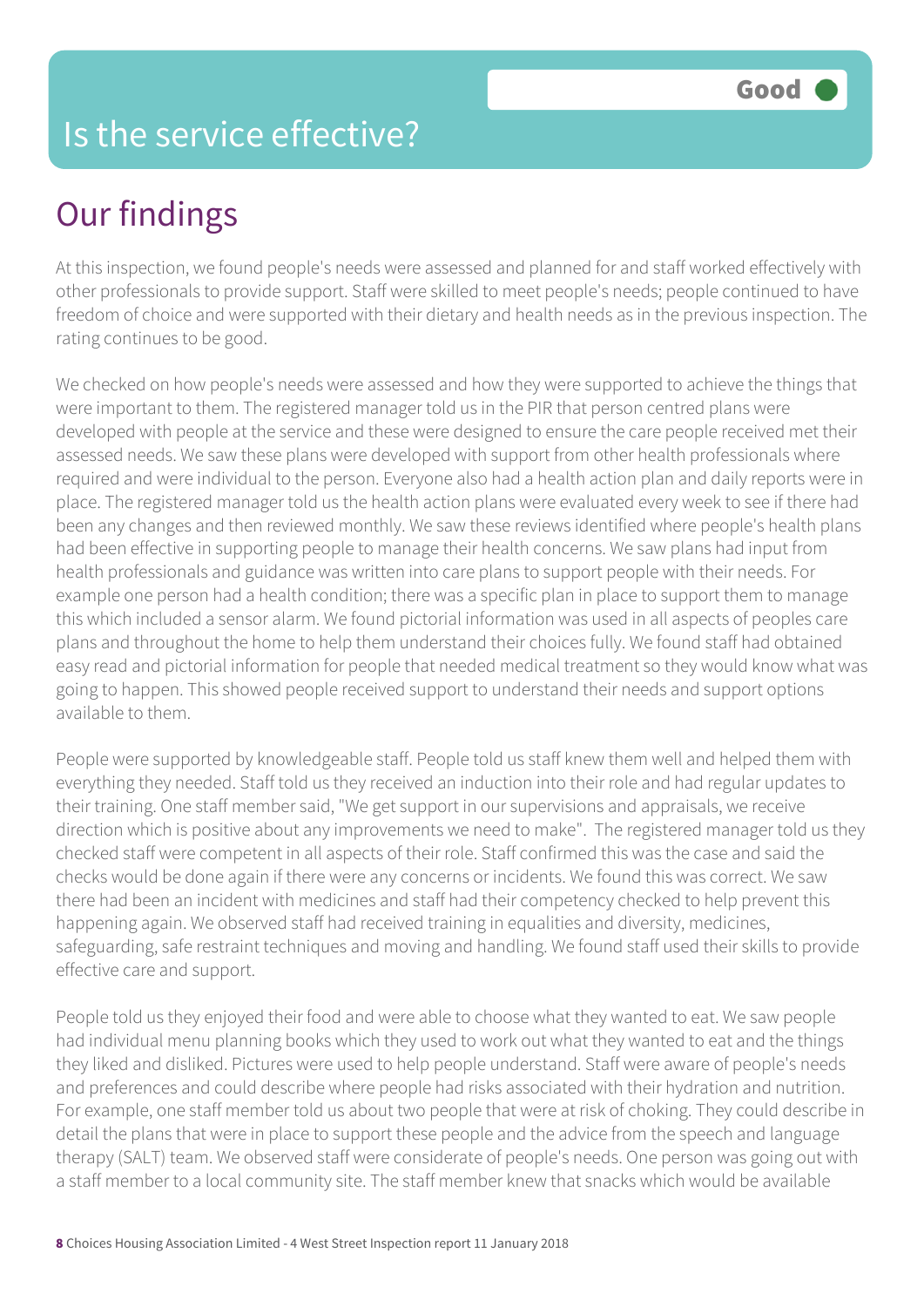would not be suitable so they helped the person choose something to take with them. The registered manger explained that people with specific needs for meals sometimes got upset when others were eating food they could not have so to help with this they now had two sittings for some meals. We saw care plans, risk assessments and guidance for staff on making sure people's needs were met. Staff had received training from the SALT team which they said had helped them understand how to support people. This meant people were supported to manage risks associated with their diet and could choose what they had to eat and drink.

The registered manager told us in the PIR they used team meetings to discuss and review peoples care plans with staff. Staff confirmed this and said it was useful to spend time discussing peoples care as a reminder of their needs. Staff told us routine and consistency was important for some people living at the service. For example, staff told us about one person that needed to have support which was consistent to help manage their behaviours. The registered manager confirmed this and told us staff were good at providing this support. We saw the persons care plan gave detailed guidance for staff and that there had been a reduction in the display of behaviours that challenged. We found people had an allocated member of staff to provide them with consistent support. The staff member assumed responsibility for some aspects of the persons care. We saw people had developed relationships with their allocated staff. This meant people received consistent support.

People were supported to maintain their health and wellbeing. One person told us about attending appointments to help them with their mobility. Staff told us the person had been having some problems so a referral had been done for physiotherapy. We saw the person attended an appointment on the day of the inspection. We found everyone had an individual health action plan to support them with maintaining their health. Staff could describe people's health needs and how they were supported to maintain them. We saw staff had provided information about health related matters in an easy to understand format for people when they needed to have health examinations. People's health was monitored and any concerns were escalated to other professionals.

People were involved in choosing how the home was decorated. We saw the rooms were spacious and there were specially adapted facilities to support people with mobility needs. For example, we saw a level access shower was available. We saw the communal areas were homely and there were pictures of people and staff on the walls. We found people had chosen wall coverings, floor covering and furnishing. We saw information was available in picture format throughout the home to support people with understanding and making choices for themselves. This meant the premises had been designed taking account of people's individual choices.

People at the service told us staff asked for their permission before doing anything. Staff told us everyone could consent to some or all aspects of their care. We saw people were able to give consent and could sign consent forms for aspects of their care. For example, people had given consent to medicines being administered by staff. Staff understood the importance of consent and we saw staff seek permission from people, for example staff asked people before administering their medicines. This showed staff understood the importance of people consenting to their care and treatment.

The Mental Capacity Act 2005 (MCA) provides a legal framework for making particular decisions on behalf of people who may lack the mental capacity to do so for themselves. The Act requires that as far as possible people make their own decisions and are helped to do so when needed. When they lack mental capacity to take particular decisions, any made on their behalf must be in their best interests and as least restrictive as possible. Some people were unable to make some complex decisions, we saw mental capacity assessments had been undertaken and discussions had been held with appropriate people involved to make decisions in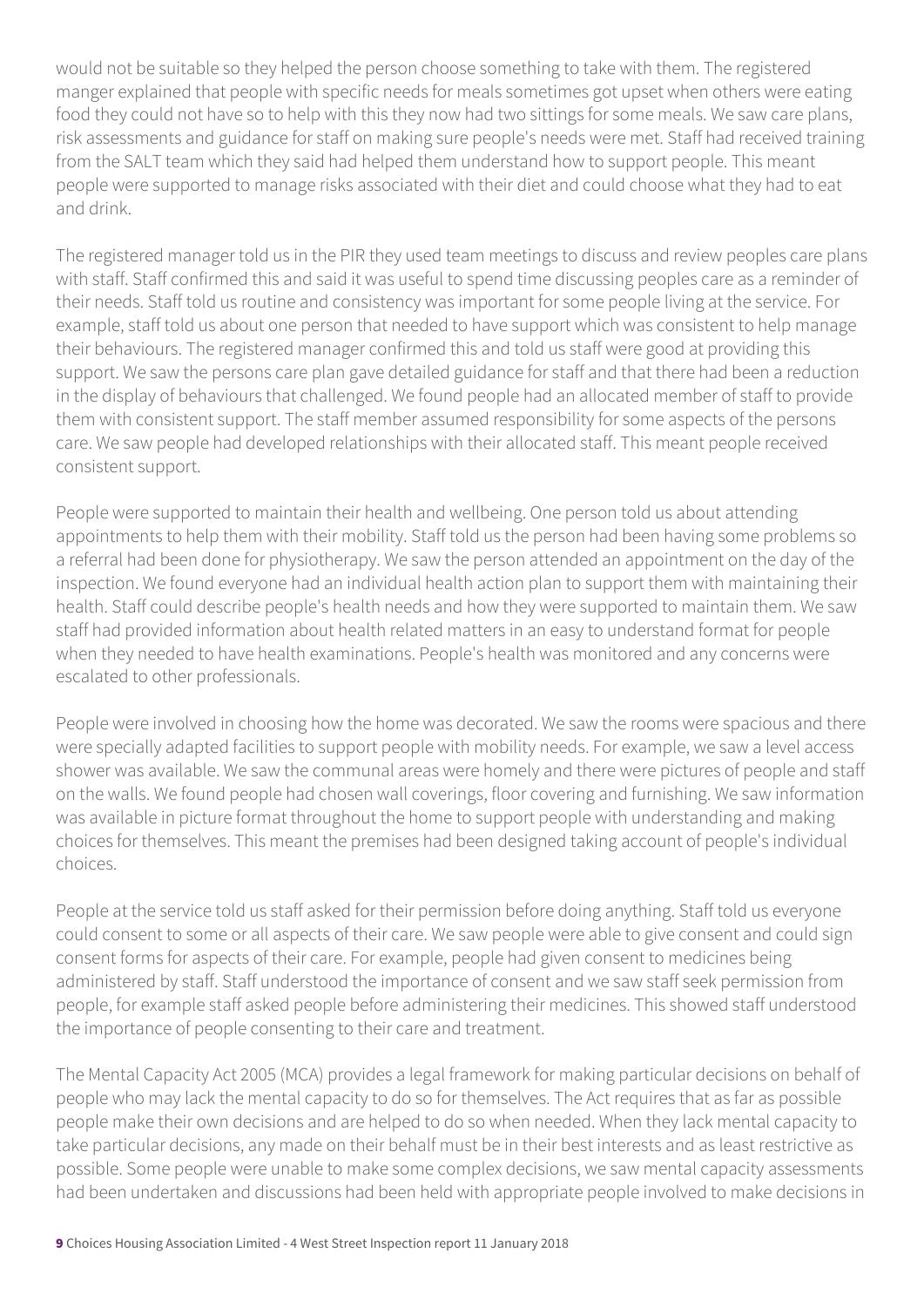people's best interests.

People can only be deprived of their liberty so that they can receive care and treatment when this is in their best interests and legally authorised under the MCA. The application procedures for this in care homes and hospitals are called the Deprivation of Liberty Safeguards (DoLS). We found where people had restrictions to keep them safe, applications had been made to the authorising body for a DoLS. Staff were able to describe the individual DoLS and provided support in line with the authorisation. This meant that people were supported in the least restrictive way and in line with the MCA.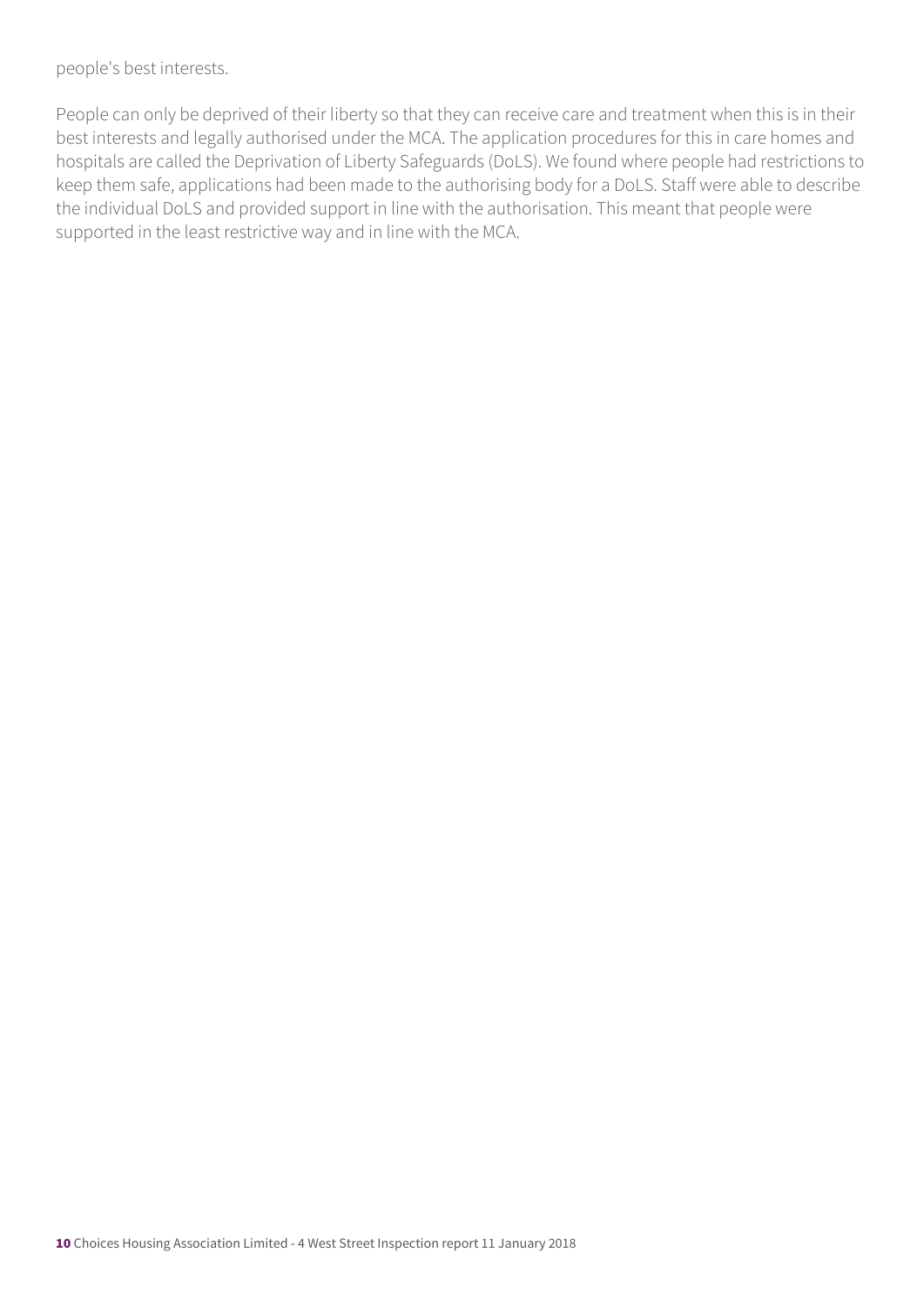# Our findings

At this inspection people remained happy living at the service, they continued to be very complimentary of the staff and felt cared for. The rating continues to be good.

People were happy living at the service and told us they had good relationships with the staff. One person said, "I like it here, the staff are nice". Another person told us about the celebrations staff had organised for their birthday and how they had really enjoyed this. One person said, "The staff are funny, we have a laugh together". People were supported by staff to maintain relationships that were important to them. We found people were able to have their friends and family visit on a regular basis and staff supported them to visit people that were important to them. Staff knew people well and could talk about their relationships with people. We saw staff interacting with people throughout the inspection. One person was getting ready to go out and we saw staff encourage the person to get a scarf as it was cold. We saw one member of staff having a chat with one person about their family. The staff member was able to talk in detail as they knew the family well. The registered manager told us they spoke to people during their assessments and care planning about relationships which were important to them and they described how people were supported to maintain these. This showed people had good relationships with the staff and were supported in a caring way.

People told us they could make decisions and choices about all aspects of their care. Staff told us that everyone was able to make most day to day decisions and choices for themselves. The staff gave examples of making sure people had information which they could understand to support them to make decisions. We saw information was available in a pictorial format to assist people to understand, for example with their care plans and food diaries. This meant information was accessible to all people who used the service. People told us they chose what to do during the week. One person told us about going to a club, which was arranged by the registered manager for people in the community to attend. On the first day of the inspection we saw everyone attended the club and on day two they told us how much they had enjoyed this. We saw people made their own decisions throughout the inspection. For example people chose what they did with their day, when they did things such as getting up and going out and they had made decisions about what food they wanted at mealtimes. We saw staff encourage one service user to go to their preferred location in the lounge. One person loved to listen to music, we saw they went into the lounge after breakfast and chose music to play. Another person chose to watch their favourite television programme later in the day. The registered manager told us and records supported what we were told. This showed people were supported to make their own decisions.

People were treated with dignity and respect and their privacy was maintained. People told us staff always asked them before doing things. One person told us, "I have a key to my door I can lock it when I want to". People told us they had visits from friends and family members whenever they wanted to. Staff told us they understood the need to maintain people's privacy and dignity. One staff member said, supporting people to retain their independence was important. They told us about one person that really liked to clear the tables after meals, we saw the person did this during the inspection and they were smiling and happy when staff thanked them for their help. We saw staff encouraging one person to propel themselves in their wheelchair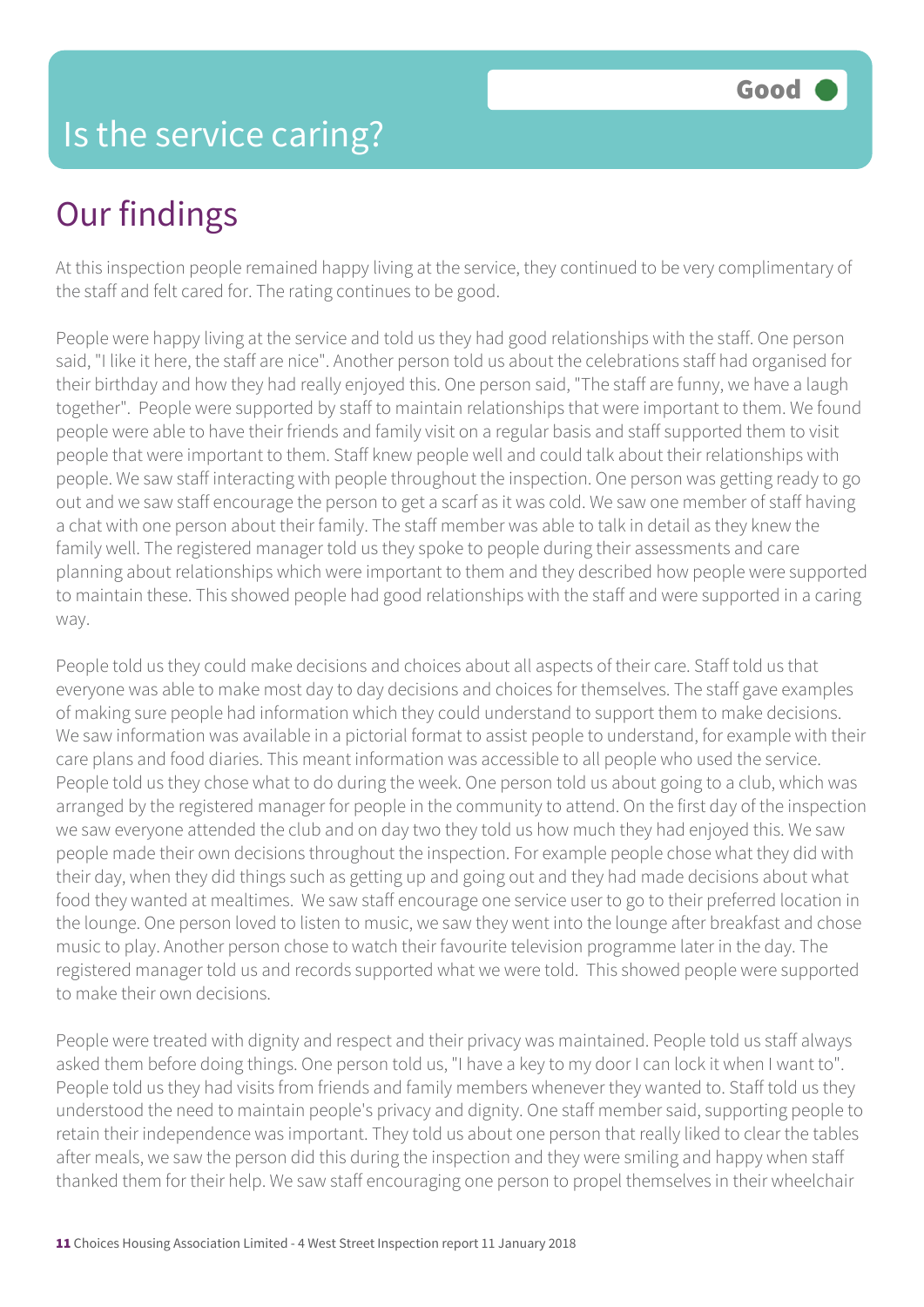to the position they wanted to be in. We saw staff knocked doors before going into rooms. Staff told us they understood peoples preferred routines for personal care and always gave people privacy when showering for example. Staff told us that people were able to take their visitors to their rooms to enable them to have privacy. We saw people and staff had discussed what dignity meant to them. There was a picture on the wall of the people and staff it was called a dignity tree and by each picture there was a statement. For example, one person had written "Respecting what is important to me". Another had put, "Doing things I enjoy". The registered manager said it was a nice way to present what dignity meant to people and staff. This showed people were treated with dignity and their right to privacy was upheld.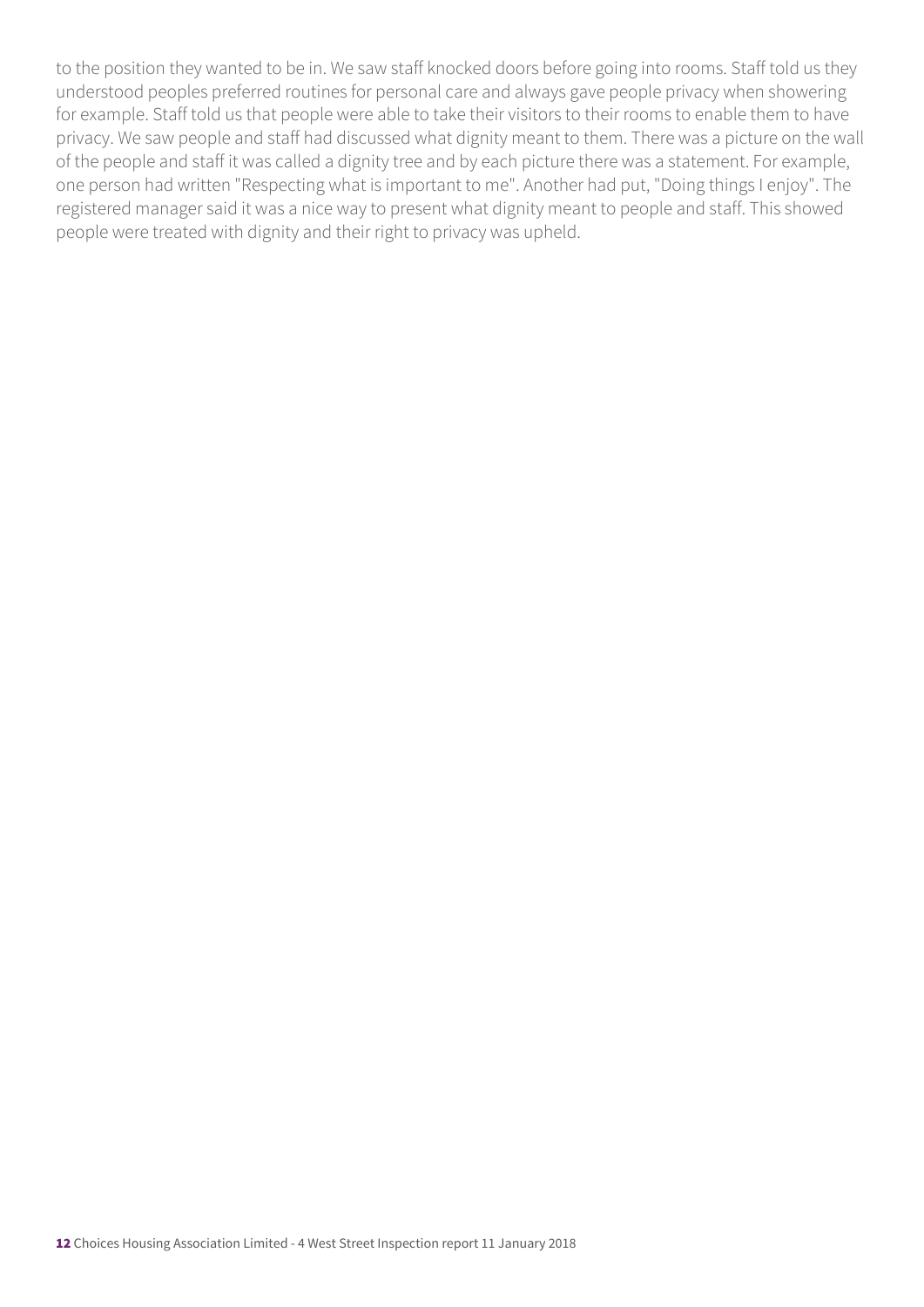## Is the service responsive?

# Our findings

At this inspection we found staff were as responsive to people's needs and concerns as they were during the previous inspection. The rating remains good.

People were involved in all aspects of their care. Staff told us people were at the centre of planning their own support. They described in detail the plans what were in place and how they held regular meetings with people to consider what they wanted to achieve. The registered manager told us everyone at the service had a person centred plan and developed a make a wish book which detailed what they wanted to achieve. The book enabled people to record what they had done and these were used in the reviews of their care. We observed these records and could see they documented people's achievements and used pictures to show what people had done.

People's individual needs and preferences were followed by staff. People told us about their individual preferences for going out, meals, activities and going to church. The registered manger told us peoples individual needs were considered within the person centred planning process and this helped to form a detailed plan about how people wanted to be supported. Staff could describe people's needs and preferences and we were able to confirm these were recorded in people's plans. For example one person had requested to go swimming and staff told us they had identified a local pool for the person to attend. There was detailed information in peoples care plans about their life histories and peoples support networks. We saw people had individual health action plans to support them to maintain their health. When we spoke to staff they could tell us about people and we confirmed this was what was shown in the care plans. This meant peoples individual preferences were understood by staff.

People were involved in regular reviews of care plans. We found care plans were evaluated weekly and any changes were made to care plans. Reviews were also held monthly and where appropriate these included families. Staff told us they were involved in the reviews as key workers and discussed with people what they wanted to achieve. We saw records which supported what we were told. For example, one person's health needs had changed, this had been identified in the weekly evaluation of their care and the plans updated. This meant care plans were reviewed and updated when things changed.

People told us they had an opportunity to follow their individual interests. One person told us, "I love the theatre and staff arrange for me to go, it is great". Another person told us about going out to visit dogs as they really love them. People enjoyed a regular opportunity to meet other people a club arranged in the community. We saw staff talking to people about new activities they had identified in the local community to see if they wanted to attend. We saw people went out into the community and some people had accessed paid employment and volunteering roles. People were attending groups to learn new skills such as cookery and drama classes. People recorded all their achievements and activities in their wishes book and this showed they were able to engage in a large number of different activities. This meant people were supported to follow their interests.

People understood how to make a complaint. People told us they would speak to staff if they were unhappy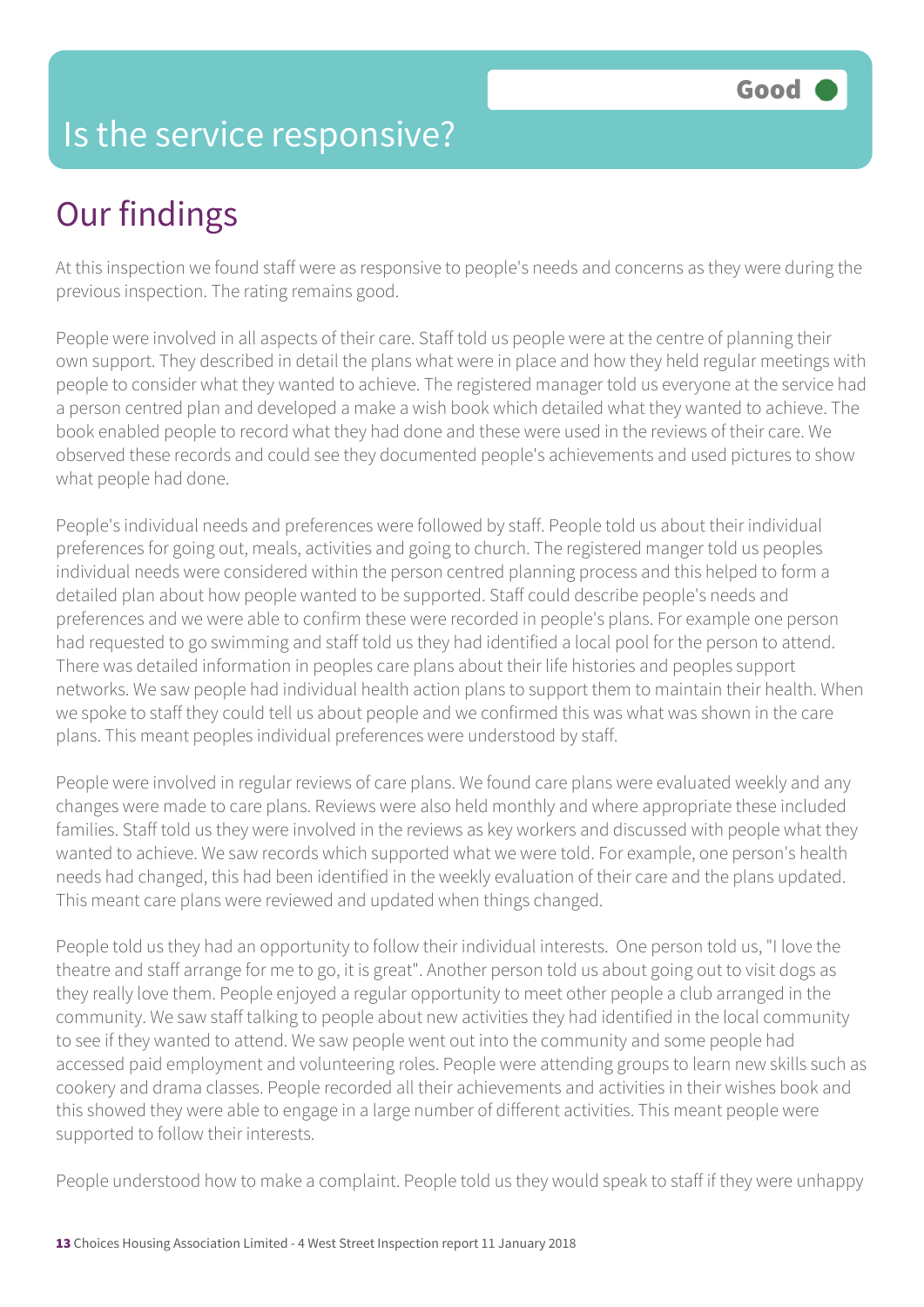about anything. One person said they would speak to the registered manager if they were unhappy. We found there had been no complaints since the last inspection. However we saw the registered manager had a complaints policy in place and could describe how complaints would be responded to.

The registered manager told us people had the opportunity to talk about what they wanted when they were coming to the end of their life. People had discussed with staff their preferences and these had been documented in a plan called 'When I die'. The plans gave details about peoples individual wishes. The registered manager told us they had supported people to access legal advice and to make a will. There was nobody that was receiving care at the end of their life, but we found there were systems in place to ensure people's wishes for a dignified and comfortable death were understood by staff.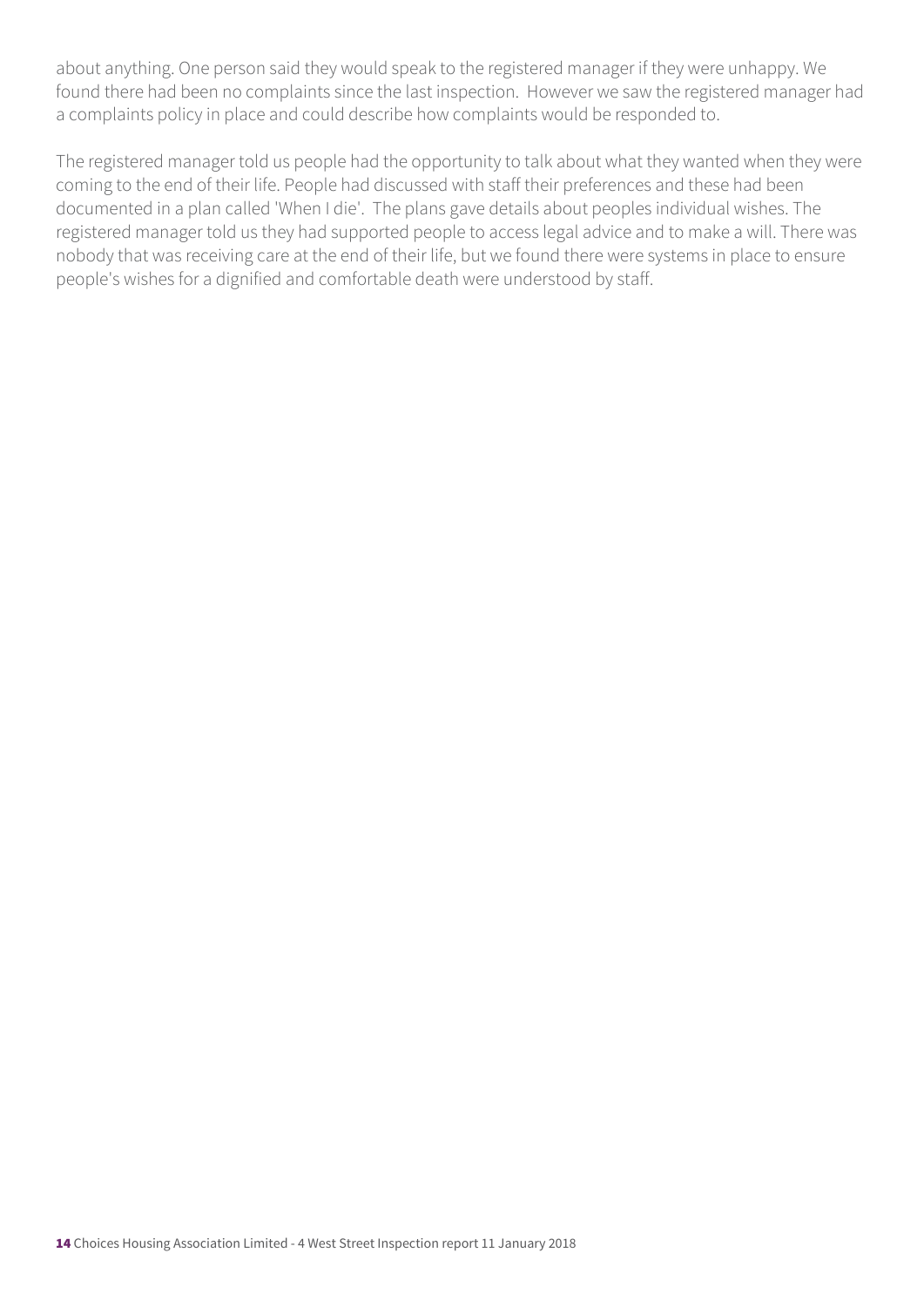## Is the service well-led?

# Our findings

At this inspection we found the service was as well led as at the previous inspection. The rating remains good.

The registered manager understood their responsibilities. The last inspection rating was on display and could be seen by people and visitors. We received notifications of incidents that occurred at the service in a timely manner. The registered manager is required by law to tell us about incidents such as alleged abuse and serious injuries.

People told us they liked the registered manager and they felt comfortable speaking with them about anything. Staff told us they could approach the registered manger about things and felt confident any issues or concerns would be addressed. Staff told us they felt involved in the service and were able to make suggestions and could give examples. One staff member said, "I feel valued and listened to by the registered manager and other members of the staff team, my opinion counts, we can really express our views". Another staff member said, "I love it here, I really like the person centred approach and the values of the company". The registered manger told us they were always at the location and accessible to people, relatives and staff. We saw people and staff were comfortable to approach the registered manager during the inspection. The registered manager held regular meetings for people, relatives and staff. The meetings were used to have discussions about the home and enable people to share their experiences. We saw the meetings enabled discussions about future plans and people were fully engaged in decisions. Meetings with people were held weekly to discuss the week ahead and talk about menus. Further meetings were then held monthly to make plans for the future such as outings and activities or important changes in the service. We saw one person discussing with the registered manager the type of decoration they wanted in their room. This meant people and staff felt involved in the service.

The registered manager told us about how they did a range of audits to make sure people were receiving the care they needed and to check on the quality of the service. For example, there was a weekly check on medicines stock and recording. We saw this was effective in identifying issues and that actions had been taken. There were weekly checks carried out on people's health care records and where issues were identified these were monitored and referrals to other professionals completed if required. Weekly checks were also carried out on people's care records to ensure they were receiving the care they needed. The registered manager said a monthly score card was completed for the provider to confirm what issues had been identified from the audits and the actions that had been taken. This showed the registered manager had systems in place to ensure people received good quality care.

We found staff received regular updates to their training. There was a training matrix in place which helped the registered manager to monitor when staff needed to have refresher training. Staff told us they felt the training was good and supported them in their role. They gave examples of the courses they had attended. The registered manger told us they carried out observations with staff to confirm they were competent.

The registered manager told us they carried out regular checks on risk management. For example they